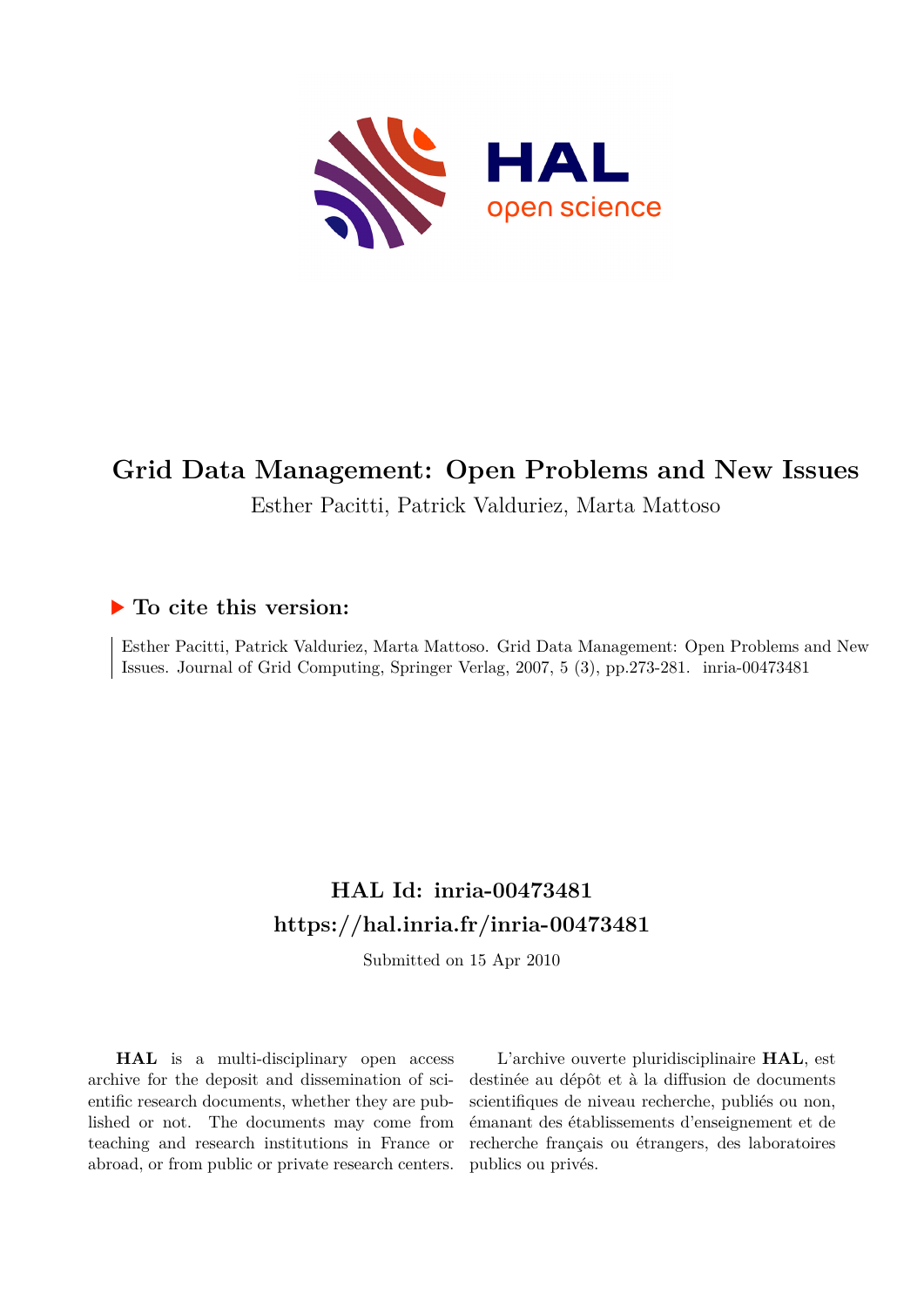## **Grid Data Management: open problems and new issues1**

Esther Pacitti, Patrick Valduriez

INRIA and LINA, University of Nantes – France *Esther.Pacitti@lina.univ-nantes.fr Patrick.Valduriez@inria.fr* 

#### Marta Mattoso

#### COPPE, Federal University of Rio de Janeiro – Brazil *marta@cos.ufrj.br*

**Abstract.** Initially developed for the scientific community, Grid computing is now gaining much interest in important areas such as enterprise information systems. This makes data management critical since the techniques must scale up while addressing the autonomy, dynamicity and heterogeneity of the data sources. In this paper, we discuss the main open problems and new issues related to Grid data management. We first recall the main principles behind data management in distributed systems and the basic techniques. Then we make precise the requirements for Grid data management. Finally, we introduce the main techniques needed to address these requirements. This implies revisiting distributed database techniques in major ways, in particular, using P2P techniques.

## **1 Introduction**

Initially developed for the scientific community as a generalization of cluster computing, Grid computing is now gaining much interest in other areas such as enterprise information systems [15,23]. For instance, IBM, Oracle and Microsoft are all promoting Grid computing with tools and services for both scientific and enterprise applications2. The Grid is a natural evolution of the Web and enables the virtualization of distributed, heterogeneous resources using Web services [9]. These resources can be data sources (files, databases, web sites, etc), computing resources (multiprocessors, supercomputers, clusters) and application resources (scientific applications, information management services, etc.). Unlike the Web, which is client-server oriented, the Grid is demand-oriented: users send requests to the Grid which allocates them to the most appropriate resources to handle them. A Grid is also an organized, secured environment managed and controlled by administrators.

<sup>&</sup>lt;sup>1</sup> Work partially funded by ARA "Massive Data" of the French ministry of research (project Respire), the European Strep Grid4All project, the CAPES-COFECUB Daad project and the CNPq-INRIA Gridata project. 2 One can notice the name of Oracle's last database version 10g where g stands for "Grid".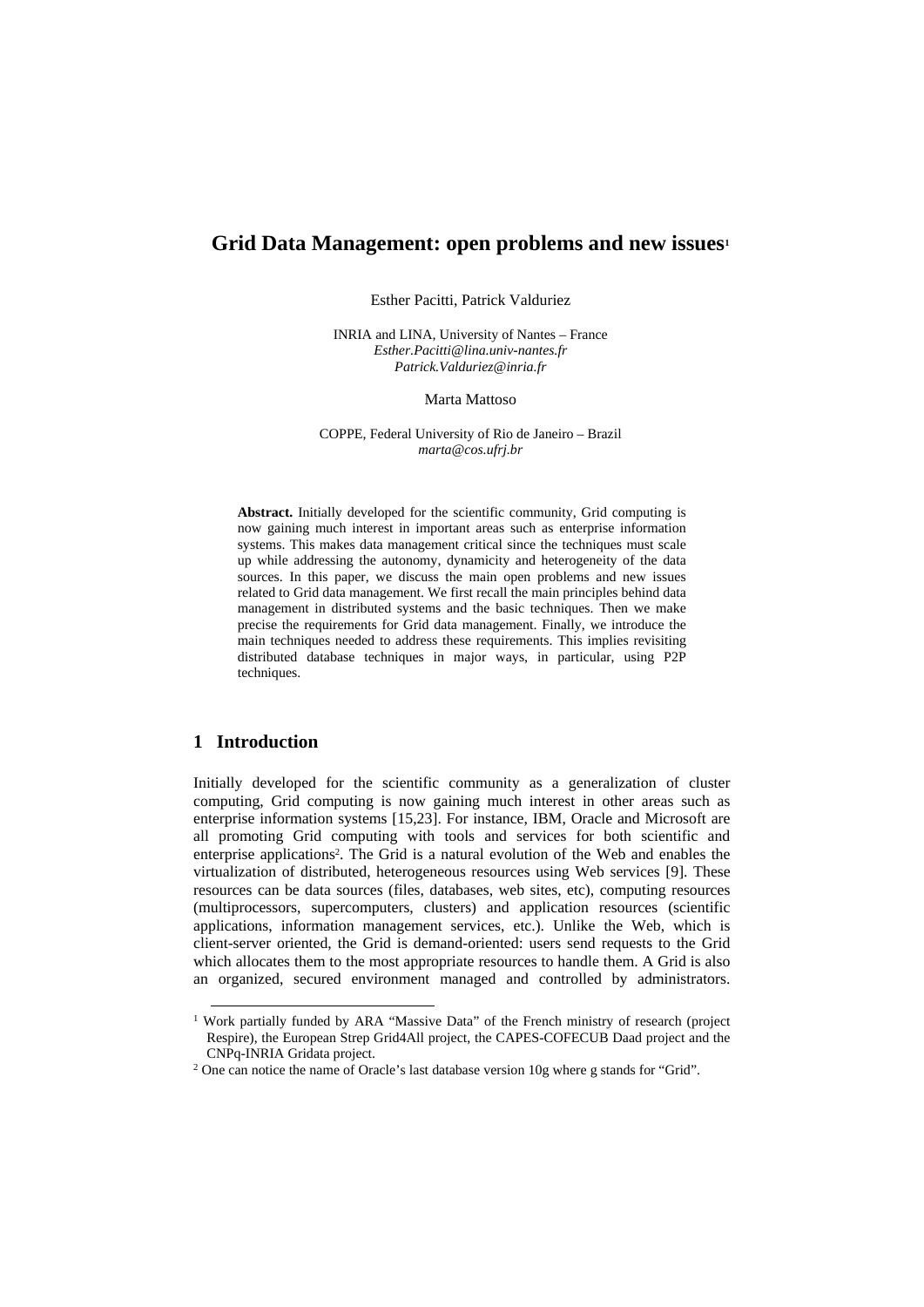Compared with cluster computing which only deals with parallelism, the Grid is characterized with high heterogeneity, large-scale distribution and large-scale parallelism. Thus, it can offer advanced services on top of very large amounts of distributed data, e.g. the Southern California Earthquake Center digital library [ 16].

To realize the full potential of Grid computing, interoperability of tools and middlewares is of major importance. This has been addressed by the Open Grid Services Architecture (OGSA) and the Globus toolkit of the Globus alliance [15]. OGSA and Globus are contributing to the success of Grid computing, well beyond the original computational Grids. As the Grid is breaking into important areas such as enterprise information systems, data management becomes critical. In particular, the techniques must scale up while addressing the autonomy, dynamicity and heterogeneity of the data resources.

In this paper, we consider the general problem of Grid data management, with many applications and data sources distributed in a large-scale computer network. Applications and data sources can be fairly autonomous, i.e. locally owned and controlled, and highly heterogeneous in size and complexity. Managing and transparently accessing such resources in a highly distributed system with a good cost/performance trade-off is a hard problem. What we need are data management techniques that scale up while addressing the autonomy, dynamicity and heterogeneity of resources.

Data management in distributed systems has been traditionally achieved by distributed database systems [ 38] which enable users to transparently access and update several databases in a network using a high-level query language (e.g. SQL). Transparency is achieved through a global schema which hides the local databases' heterogeneity. In its simplest form, a *distributed database system* is a centralized server that supports a global schema and implements distributed database techniques (query processing, transaction management, consistency management, etc.). This approach has proved effective for applications that can benefit from centralized control and full-fledge database capabilities, e.g. information systems. However, it cannot scale up to more than tens of databases. Data integration systems [ 47] extend the distributed database approach to access data sources on the Internet with a simpler query language in read-only mode. Parallel database systems [ 48] also extend the distributed database approach to improve performance (transaction throughput or query response time) by exploiting database partitioning using a multiprocessor or cluster system. Although data integration systems and parallel database systems can scale up to hundreds of data sources or database partitions, they still rely on a centralized global schema and strong assumptions about the network.

The main solutions for Grid data management, in the context of computational Grids, are file-based. A basic solution, used in Globus, is to combine global directory services to locate files and a secured file transfer protocol such as GridFTP [37]. Although simple, this solution does not provide distribution transparency as it requires the application to explicitly transfer files. However, high-level data management services can be provided on top of GridFTP, e.g. the Stork data placement scheduler in the Condor project [ 13]. Another solution is to use distributed file systems for the Grid, e.g. GridNFS [ 20], which provide location-independent file access. Recent solutions have also recognized the need for high-level data access and extended the distributed database architecture [8] whereby clients send database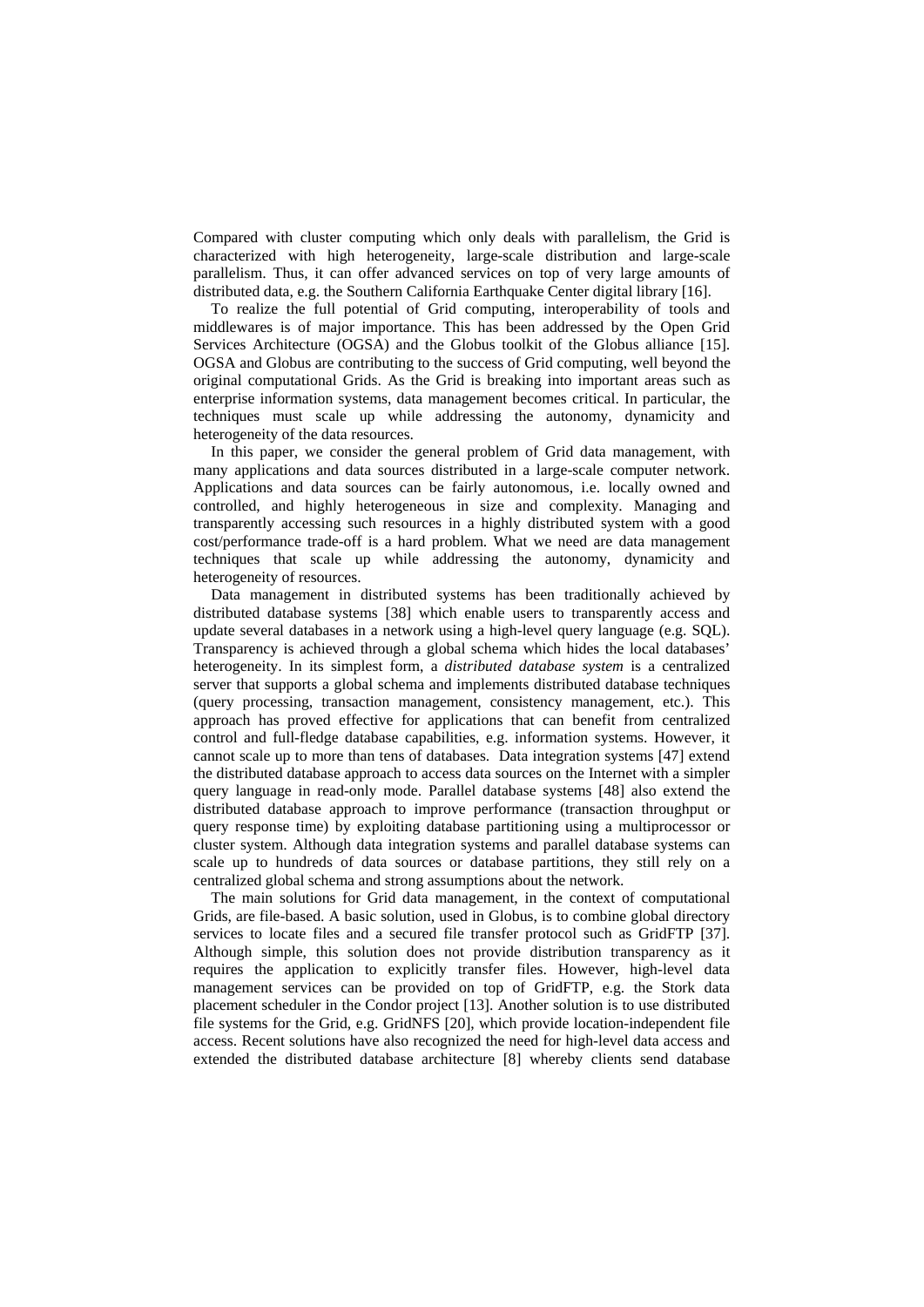requests to a Grid server (with a directory) that forwards them transparently to the appropriate database servers. These solutions rely on some form of global directory management, where directories can be distributed and replicated. However, current solutions focus on data sharing and collaboration for statically defined virtual organizations with powerful servers. They cannot be easily extended to satisfy the needs of dynamic virtual organizations such as professional communities where members contribute their own data sources, perhaps small but in high numbers, and may join and leave the Grid at will. In particular, current solutions require heavy organization, administration and tuning which are not appropriate for large numbers of small devices.

Peer-to-Peer (P2P) techniques which focus on scaling, dynamicity, autonomy and decentralized control can be very useful to Grid data management. The synergy between P2P computing and Grid computing has been advocated to help resolve their respective deficiencies [ 17]. For instance, Narada [ 34], P-Grid [ 1] and Organic Grid [ 11] develop self-organizing and scalable Grid services using P2P interactions. The Grid4All European project [19] which aims at democratizing the Grid is also using P2P techniques. As further evidence of this trend, the Global Grid Forum has recently created the OGSA-P2P group [10] to extend OGSA for the development of P2P applications.

Initial research on P2P systems has focused on improving the performance of query routing in the unstructured systems which rely on flooding. This work led to structured solutions based on distributed hash tables (DHT), e.g. CAN [ 40] and Chord [44], or hybrid solutions with super-peers that index subsets of peers [54]. Recent work on P2P data management has concentrated on supporting semantically rich data (e.g., XML documents, relational tables, etc.) using a high-level SQL-like query language and distributed database capabilities (schema management, query processing, replication, etc.), e.g. ActiveXML [2], Appa [4,5], Edutella [35], Piazza [46], Pier [21].

Although useful, these P2P data management capabilities are not sufficient for emerging Grid environments. Support for dynamic virtual organizations requires other advanced capabilities such as semantic-based resource discovery, workflow support, autonomic management and security. Resource discovery becomes important as resources can be added or removed frequently. Hence, it should be high-level and based on semantics (e.g. described by ontologies) rather than low-level (e.g. namebased). Workflow support is also critical to control the execution of complex requests which have to deal with several applications and data sources, possibly spanning different Grids. Autonomic management of the data, with self-organization, selftuning and self-repairing, is critical to relieve the Grid users from administration tasks. Finally, data security and data privacy are major issues, in particular, to isolate between different virtual organizations and different grids.

In this paper, we discuss the main open problems and new issues related to Grid data management using P2P techniques. We first recall the main principles behind data management in distributed systems and the basic techniques needed for supporting advanced functionality (schema management, access control, query processing, transaction management, consistency management, reliability and replication). Then we make precise the requirements for Grid data management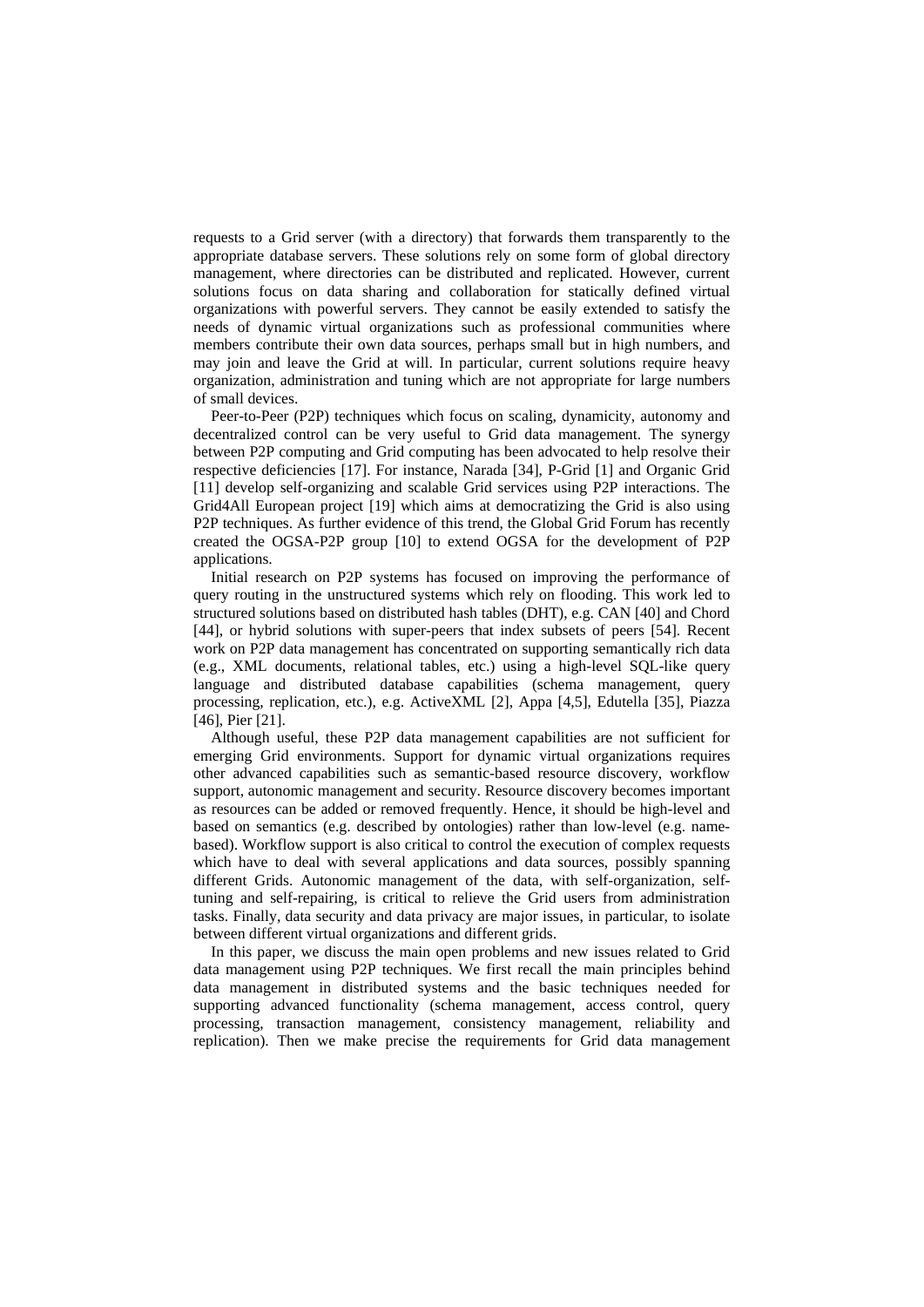within P2P. Finally, we introduce the main techniques needed to address these requirements.

The rest of the paper is organized as follows. Section 2 recalls the main capabilities of distributed database systems. Section 3 discusses requirements for Grid data management. Section 4 introduces the main techniques needed for Grid data management. Section 5 concludes.

#### **2 Data Management in Distributed Systems**

The fundamental principle behind data management is *data independence*, which enables applications and users to share data at a high conceptual level while ignoring implementation details. This principle has been achieved by *database systems* which provide advanced capabilities such as schema management, high-level query languages, access control, automatic query processing and optimization, transactions, data structures for supporting complex objects, etc.

A *distributed database* is a collection of multiple, logically interrelated databases distributed over a computer network. A *distributed database system* is defined as the software system that permits the management of the distributed database and makes the distribution *transparent* to the users [ 38]. Distribution transparency extends the principle of data independence so that distribution is not visible to users.

These definitions assume that each site logically consists of a single, independent computer. Therefore, each site has the capability to execute applications on its own. The sites are interconnected by a computer network with loose connection between sites which operate independently. Applications can then issue queries and transactions to the distributed database system which transforms them into local queries and local transactions (see Figure 1) and integrates the results. The distributed database system can run at any site s, not necessarily distinct from the data (i.e. it can be site 1 or 2 in Figure 1).



**Figure 1.** A distributed database system with two data sites

The database is physically distributed across the data sites by fragmenting and replicating the data. Given a relational database schema, for instance, fragmentation subdivides each relation into partitions based on some function applied to some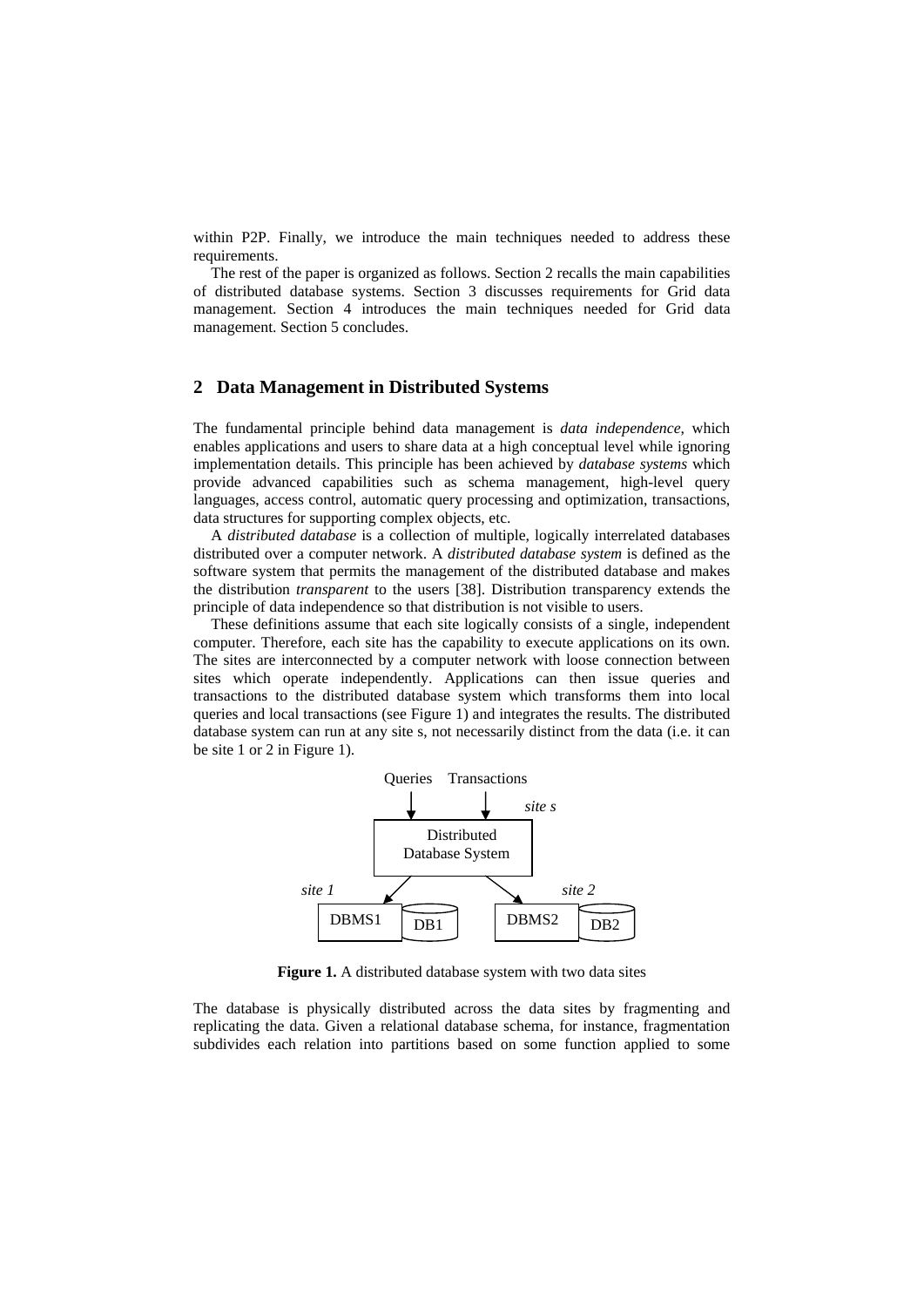tuples' attributes. Based on the user access patterns, each of the fragments may also be replicated to improve locality of reference (and thus performance) and availability.

The functions provided by a distributed database system could be those of a database system (schema management, access control, query processing, transaction support, etc). But since they must deal with distribution, they are more complex to implement. Therefore, many systems support only a subset of these functions.

When the data and the databases already exist, one is faced with the problem of providing integrated access to heterogeneous data. This process is known as *data integration*: it consists in defining a *global schema* over the existing data and *mappings* between the global schema and the local database schemas. Data integration systems have received several names such as federated database systems, multidatabase systems and, more recently, mediators systems. Standard protocols such as Open Database Connectivity (ODBC) and Java Database Connectivity (JDBC) ease data integration using SQL. In the context of the Web, mediator systems [ 47] allow general access to autonomous data sources (such as files, databases, documents, etc.) in read only mode. Thus, they typically do not support all database functions such as transactions and replication.

When the architectural assumption of each site being a (logically) single, independent computer is relaxed, one gets a *parallel database system* [ 48], i.e. a database system implemented on a tightly-coupled multiprocessor or a cluster. The main difference with a distributed database system is that there is a single operating system which eases implementation and the network is typically faster and more reliable. The objective of parallel database systems is high-performance and highavailability. High-performance (i.e. improving transaction throughput or query response time) is obtained by exploiting data partitioning and query parallelism while high-availability is obtained by exploiting replication.

The distributed database approach has proved effective for applications that can benefit from static administration, centralized control and full-fledge database capabilities, e.g. information systems. For administrative reasons, the distributed database system typically runs on a separate server and this reduces scaling up to tens of databases. Data integration systems achieve better scale up to hundreds of data sources by restricting functionality (i.e. read-only querying). Parallel database systems can also scale up to large configurations with hundreds of processing nodes. However, both data integration systems and parallel database rely on a global schema that can be either centralized or replicated.

#### **3 Requirements for Grid Data Management**

A Grid is an organized collection of nodes in a network which contribute various resources, e.g. computation, storage, data, applications, etc. Depending on the contributed resources and the targeted applications, many different kinds of Grids and architectures are possible. Computational Grids, the earlier kind of Grid, typically aggregate very powerful nodes (supercomputers, clusters) to provide highperformance computing for scientific applications (e.g. physics, astronomy). On the contrary, scavenging Grids, such as the well-known Seti@home Grid [41], aggregate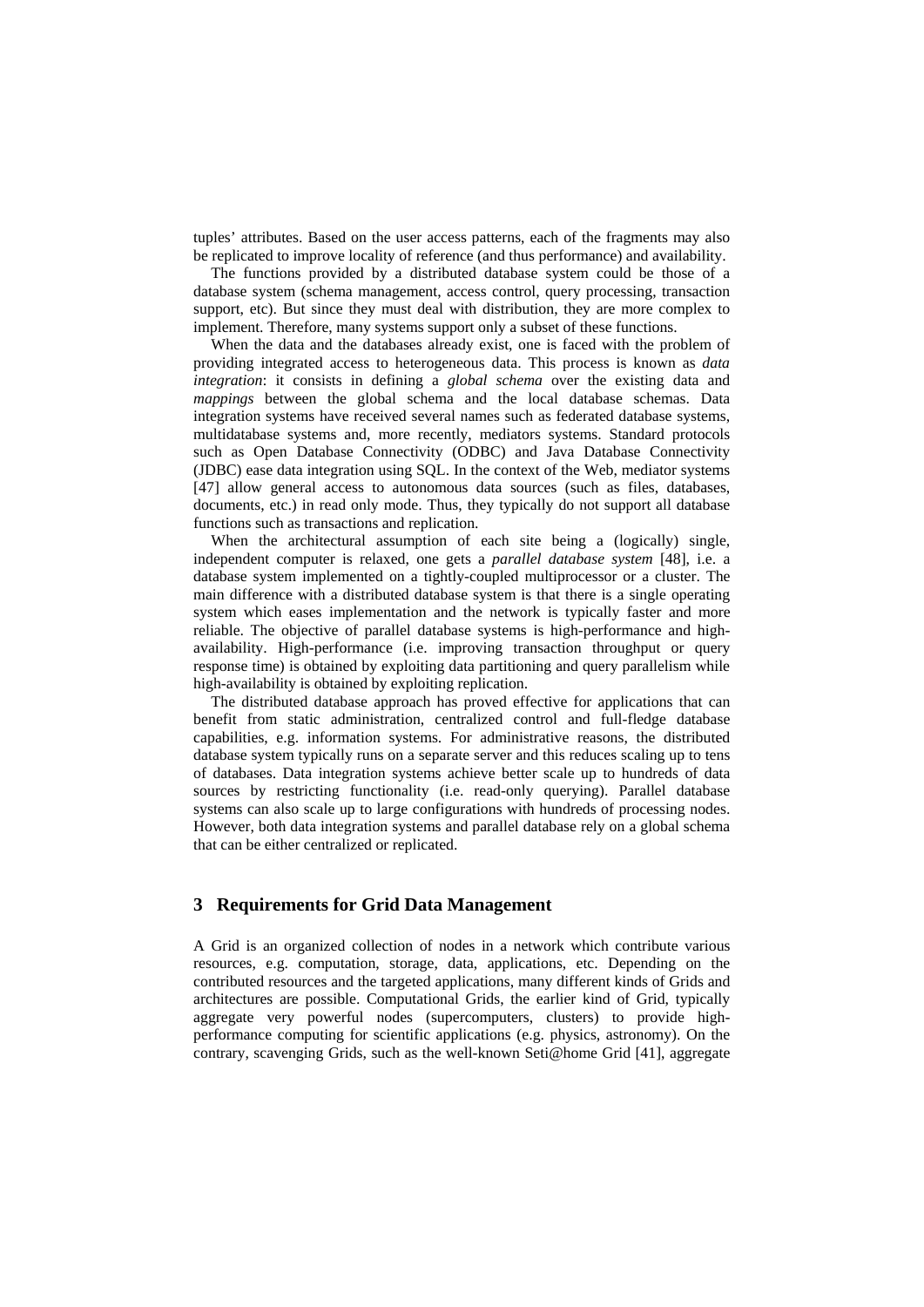very large numbers (up to millions) of desktop computers to provide relatively free CPU cycles. Data Grids aggregate heterogeneous data sources (like a distributed database) and provide additional services for data discovery, delivery and use to scientific applications. More recently, enterprise Grids [ 23] have been proposed to aggregate information system resources, such as Web servers, application servers and database servers, in the enterprise.

A common need to these different kinds of Grids is interoperability of heterogeneous resources. OGSA provides a framework to create solutions using Web service standards (HTTP, XML, SOAP, UDDI, WSDL, etc.) and a Service Oriented Architecture (SOA) which allows for loose-coupling [9]. In particular, distributed database management techniques can be implemented using Web services [8]. The adoption of Web services in enterprise information systems makes OGSA appealing and several offerings for enterprise Grids are already based on the Globus platform.

Web service standards are useful for Web data management: XML for data exchange, XSchema for schema description, SOAP for remote procedure calls, UDDI for directory access, WSDL for data source description, WS-Transaction for distributed transactions, BPEL for workflow control, etc. However, Web services focus on loosely-coupled interaction among services and thus are not sufficient to address the specific data management requirements of emerging Grids, in particular, those with dynamic virtual organizations. When considering data management, the main requirements of a Grid are:

- **Data transparency and consistency**: applications should be able to access consistent data without knowing their location. Consistency is of major importance for replicated data.
- **Autonomy support**: an autonomous node should be able to join or leave the Grid at any time. It should also be able to control the data it stores and which other nodes can store its data, e.g. some other trusted nodes.
- **Resource discovery:** data resources which can be added or removed frequently should be able to be discovered easily, with a high-level of semantics (e.g. using ontologies) rather than using names in an LDAP directory.
- **Query expressiveness**: the query language should allow the user to describe the desired data at the appropriate level of detail. The simplest form of query is key look-up which is only appropriate for finding files. Keyword search with ranking of results is appropriate for searching documents. But for more structured data, an SQL-like query language which relies on some form of global schema is necessary.
- **Efficiency**: the efficient use of the Grid resources (bandwidth, computing power, storage) should result in lower cost and thus higher throughput of queries, i.e. a higher number of queries can be processed by the Grid in a given time.
- **Quality of service**: refers to the user-perceived efficiency of the system, e.g. completeness of query results, data consistency, data availability, query response time, etc.
- **Fault-tolerance**: efficiency and quality of services should be provided despite the occurrence of nodes' failures. Given the dynamic nature of nodes which may leave or fail at any time, the only solution is to rely on data replication.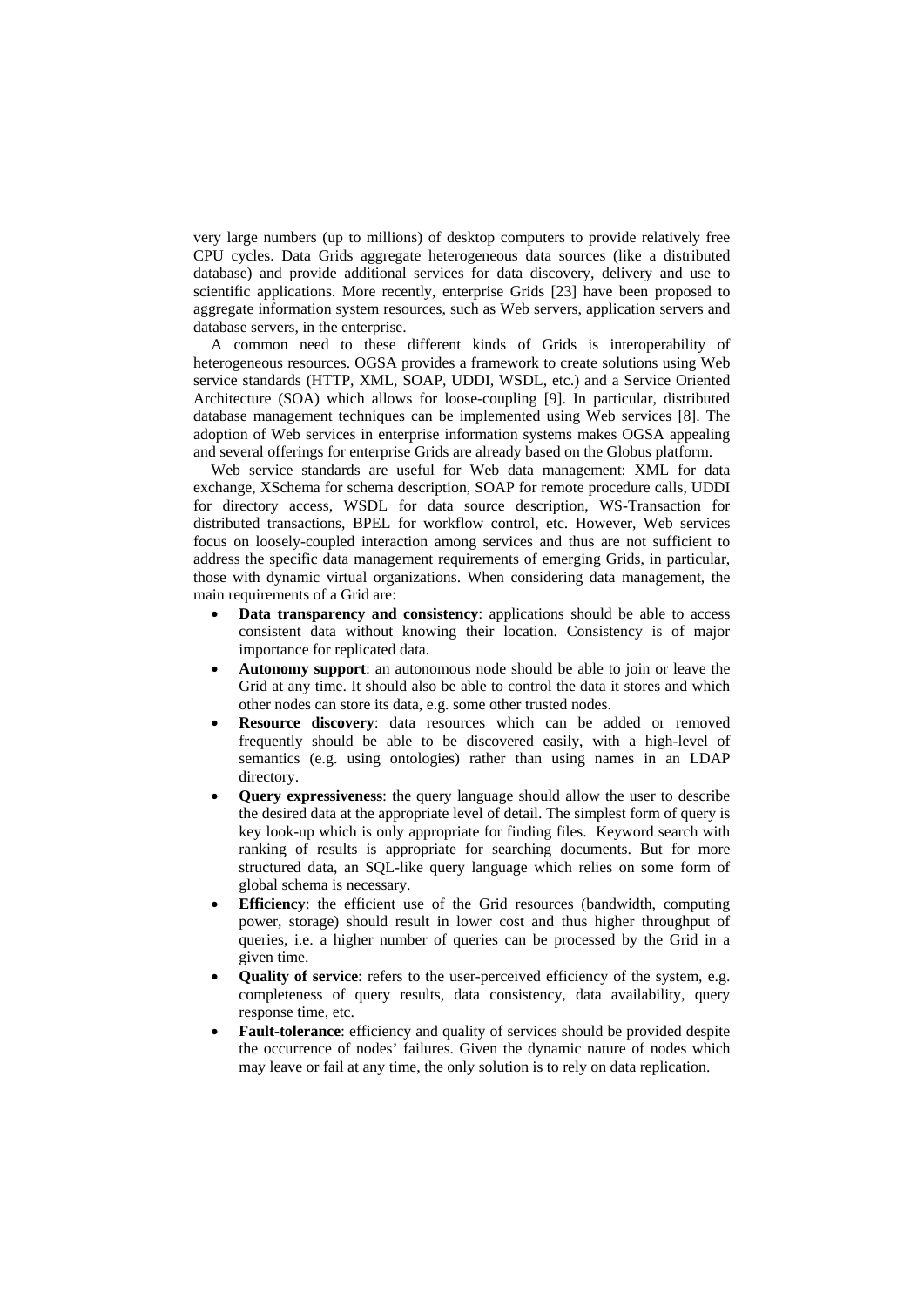- **Workflow support**: Several applications are being specified through workflows. A workflow should be defined through a high level language, supporting most workflow constructs [50], e.g. BPEL. The Grid must support a workflow execution engine for such languages taking full advantage of its resources accounting for the dynamic nature of nodes.
- **Autonomic management**: Autonomic management of the data, with selforganization, self-tuning, self-repairing, self-healing is critical to provide efficiency and quality of service. It should also relieve the Grid users from administrating their own resources.
- **Security**: the semi-open nature of a Grid makes security a major challenge since one cannot rely on trusted servers. For data management, the main security issue is access control and data privacy which includes enforcing intellectual property rights on data contents.

These requirements cannot be achieved by simply combining distributed database techniques and Web services into the Grid environment. New data management techniques are necessary.

## **4 Grid Data Management Techniques**

P2P data management techniques which focus on scaling, dynamicity, autonomy and decentralized control can be very useful to address some of the above requirements. However, there are many different P2P architectures and topologies that are possible for Grid systems. Depending on the architecture, the above requirements are more or less difficult to achieve. For simplicity, let us consider the three main classes of P2P systems [49]: unstructured, structured and super-peer.

In *unstructured systems*, the simplest ones, each peer can directly communicate with its neighbors. Autonomy is high since a peer only needs to know its neighbors to log in. Searching for information is simple and proceeds by flooding the network with queries, each peer processing and redirecting the incoming queries to its neighbors. There is no restriction on the expressiveness of the query language which could be high. Such query routing based on flooding is general but does not scale up to large numbers of peers. Also, the incompleteness of the results can be high since some peers containing relevant data or their neighbors may not be reached because they are off-line. However, since all peers are equal and able to replicate data, fault-tolerance is very high.

*Structured systems* improve the performance of unstructured systems based on distributed hash tables (DHT). A DHT system provides a hash table interface with primitives put(key, value) and get(key), where key is typically a file name and each peer is responsible for storing the values (file contents) corresponding to a certain range of keys. There is an overlay routing scheme that delivers requests for a given key to the peer responsible for that key. This allows one to find a peer responsible for a key in  $O(log n)$ , where *n* is the number of peers in the network. Because a peer is responsible for storing the values corresponding to its range of keys, autonomy is limited. Furthermore, DHT queries are typically limited to exact match keyword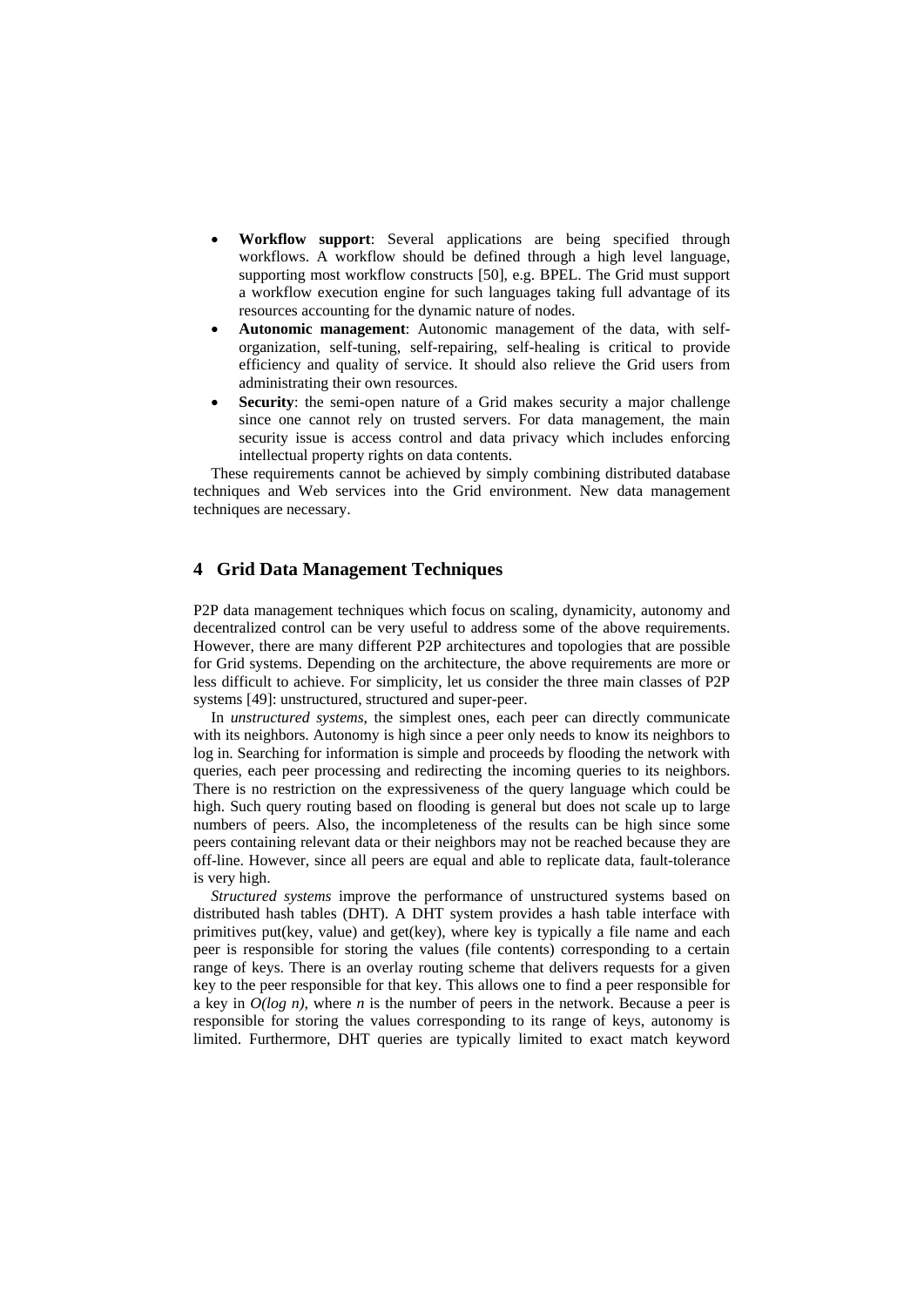search. Active research is on-going to extend the capabilities of DHT systems to deal with more general queries such as range queries and join queries [21].

Super-peer P2P systems are hybrid between pure systems and client-server systems. Some peers, the super-peers, act as dedicated servers for some other peers and can perform complex functions such as indexing, query processing, access control and meta-data management. Using only one super-peer reduces to client-server with all the problems associated with a single server. Super-peers can also be organized in a P2P fashion and communicate with one another in sophisticated ways. Thus, unlike client-server systems, global information is not necessarily centralized and can be partitioned or replicated across all super-peers. The main advantage of super-peer is efficiency and quality of service. A requesting peer simply sends the request, which can be expressed in a high-level language, to its responsible super-peer which can then find the relevant peers either directly through its index or indirectly using its neighbor super-peers. Access control can also be better enforced since directory and security information can be maintained at the super-peers. However, autonomy is restricted since peers cannot log in freely to any super-peer. Fault-tolerance is typically low since super-peers are single points of failure for their sub-peers.

To summarize, unstructured systems have better autonomy and fault-tolerance but can be quite inefficient because they rely on flooding for query routing. Hybrid systems have better potential to satisfy high-level data management requirements. However, DHT systems are best for key-based search and could be combined with super-peer systems for more complex searching. Thus, there is no single P2P architecture that dominates and we could envision different combinations for different Grids.

To address the requirements of Grid data management using P2P techniques, distributed database techniques must be revised and extended in major ways. Grid and P2P data management must deal with semantically rich data (e.g., XML documents, relational tables, etc.) and needs functions similar to those of distributed database systems. In particular, users should be able to use a high-level query language to describe the desired data as with OGSA-DAI, an OGSA standard for accessing and integrating distributed data [ 8]. In OGSA-DAI, distributed query execution is being addressed by OGSA-DQP. But the characteristics of Grid and P2P create new issues. First, the dynamic and autonomous nature of nodes makes it hard to give guarantees about result completeness and makes traditional (static) query optimization impossible. Second, data management techniques need to scale up to high numbers of nodes. Third, the lack of centralized control makes global schema management and access control difficult. Finally, even when using replication, it is hard to achieve fault-tolerance and availability in the presence of unstable nodes. The main techniques which we think require further research are the following.

- **Schema management.** Users should be able to express high-level queries over their own schema without relying on a global schema. Thus the problem is to support decentralized schema mapping so that a query on one node's schema can be reformulated efficiently in a query on another node's schema. Solutions have been proposed for specific P2P systems [35,46] but need to be generalized to Grids.
- **Data source discovery.** Data source discovery in Grids typically relies on LDAP directories using name-based or key-word based queries. When data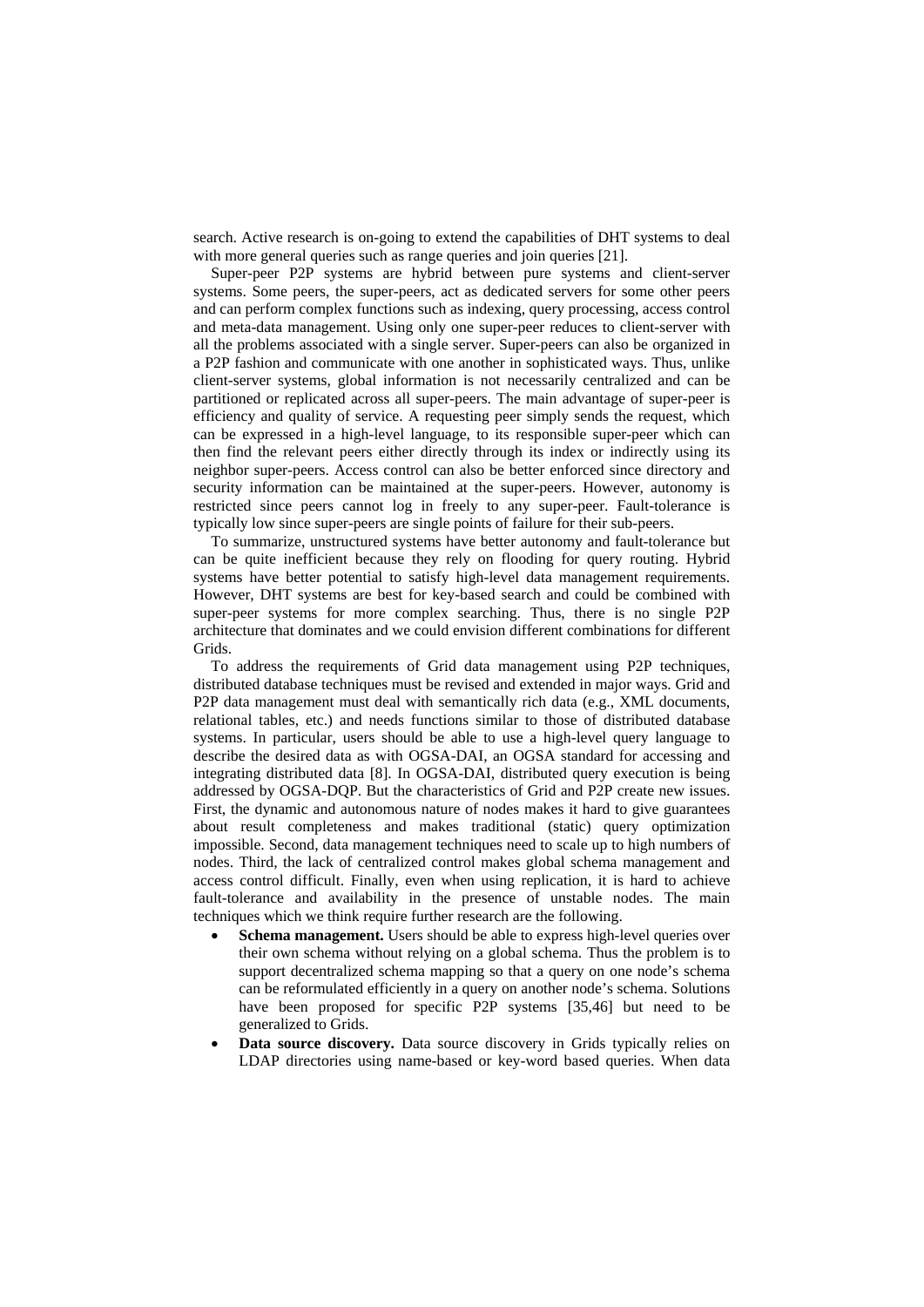resources can be added frequently, resource publication and discovery becomes difficult. Decentralized P2P techniques can be used to improve the performance of resource discovery [22]. Another promising solution is to exploit more semantics, e.g. using ontologies, together with information retrieval techniques [ 45]. This requires being able to reason across semantic domains.

- **Query processing.** Recent work on query processing in P2P and large-scale networks has focused on supporting some complex queries such as Top-k queries [7]. More work is needed to generalize to different classes of queries like OLAP queries which may access very large amounts of data. Efficiency in query processing can be obtained by exploiting the parallelism and load balancing of the distributed architecture. Adaptive algorithms designed for database clusters [26, 27] are useful but need be significantly revised to deal with the unpredictable nature of a Grid environment.
- **Load balancing.** In a Grid, load balancing is critical to achieve overall good performance while satisfying the interests of users and resource providers. Grids typically use economic models for resource trading, e.g. a model based on auctions [ 12]. Load balancing of data access requests can take advantage of an economic model but must be extended to capture providers and users' satisfaction based on a notion of quality. Data access requests following spatial relationships should be clustered accordingly by the Grid [32]. In particular, it should be able to achieve equitable mediation between asymmetric interests [25]. In a Grid, load balancing should also deal with multiple mediators and the dynamic behaviour and autonomy of nodes, as well as the large scale of the system.
- **Replication and caching.** Replicating or caching data are important to improve performance (by avoiding network accesses). Furthermore, replication is important to increase fault-tolerance. The most general form of replication is multi-master, i.e. whereby the same replica may be updated by several (master) nodes. However, conflicting updates of the same data at different nodes can introduce replica divergence. A practical solution is optimistic replication [ 39, 42] which allows the independent updating of replicas and divergence until reconciliation. Reconciliation solutions have been proposed for specific P2P systems [30, 31] and need be generalized to Grids. Another useful solution is to live with divergence and provide the ability to access the most current replicas [ 6]. Replication can also be useful to cache the frequently accessed data at some specific nodes. Data caching has been successfully adopted to improve query response time in large-scale distributed environments [52]. However, a problem is to address the dynamic nature of the system, where nodes can join and leave the system at any time. In particular, caches may get frequently changed or unavailable.
- **Workflow management.** Workflow management has been supported since the first versions of Grid infrastructures such as Condor-G [ 18] and Pegasus [43]. Recently, several workflow management systems for Grid (WfMSG) have been proposed, such as: Askalon [51], Kepler [28], P-Grade [24], Swift [ 55], Taverna [ 36], Triana [ 13]. However, processing workflows in a Grid is an open issue and imposes many challenges [ 53]. The scheduling of a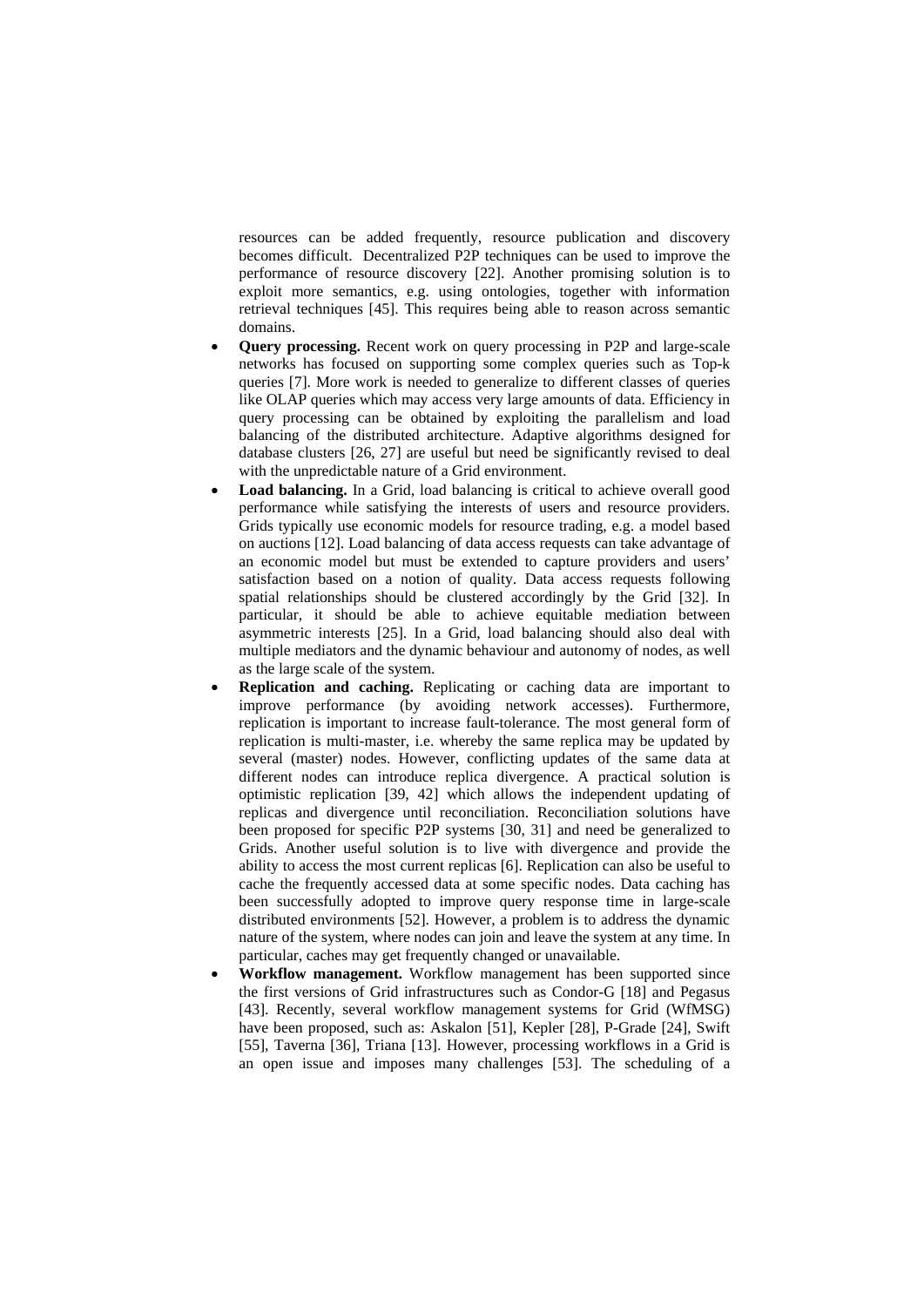workflow focuses on mapping and managing the execution of tasks on Grid shared resources that are not directly under the control of these workflow systems [29]. To address such mismatch, the P-Grade Grid portal provides automatic mappings for several Grid environments while managing executions with many different parameter sets. However, in current WfMSG, scheduling is left to the user and addressed through static allocation strategies. When dynamic allocation strategies are available, resources are randomly chosen. Recently, dynamic adaptive workflow planning has been proposed to take advantage of most active Grid nodes [33]. Workflow based on Web services can discover equivalent services at run time thus providing many opportunities for dynamic scheduling and re-planning. Thus, choosing the best strategy for workflow execution in a Grid is a challenging research area.

- **Autonomic data management.** Self-management of the data by the Grid is critical for emerging Grid applications, in particular, to support dynamic virtual organizations and large numbers of small devices. Modern database systems already provide good self-administration, self-tuning and selfrepairing capabilities which ease application deployment and evolution. However, extending these capabilities to the level of a Grid is hard with different data resources, each with different autonomic capabilities. In particular, an open problem is the automatic definition and allocation of data replicas to deal with load increases.
- **Data security and privacy**. Data security and access control in a Grid typically relies on a LDAP directory for authenticating users, possibly with single sign-on, and secured communication protocols such as SSL to exchange data. However, the semi-open nature of a Grid makes security and privacy a major challenge since one cannot rely on trusted servers. In some applications, it is important that data privacy be preserved. This has become a main challenge for database systems [3] since, by providing high-level query capabilities, it remains possible to infer private data. Furthermore, enforcing intellectual property rights on data contents is an open issue.

#### **5 Conclusion**

As Grid computing is gaining much interest in important areas where access to information is essential, data management becomes critical. In a Grid environment, data management techniques must scale up while addressing the autonomy, dynamicity and heterogeneity of the resources. In particular, as addressed in the Grid4All European project [19], they should be able to satisfy the needs of dynamic virtual organizations such as professional communities where members contribute their own resources, perhaps small but in high numbers, and may join and leave the Grid at will.

When considering data management, the main requirements of a Grid are: autonomy support, resource discovery, query expressiveness, efficiency, quality of service, fault-tolerance, workflow support, autonomic management, and security. Addressing these requirements implies revisiting distributed database techniques in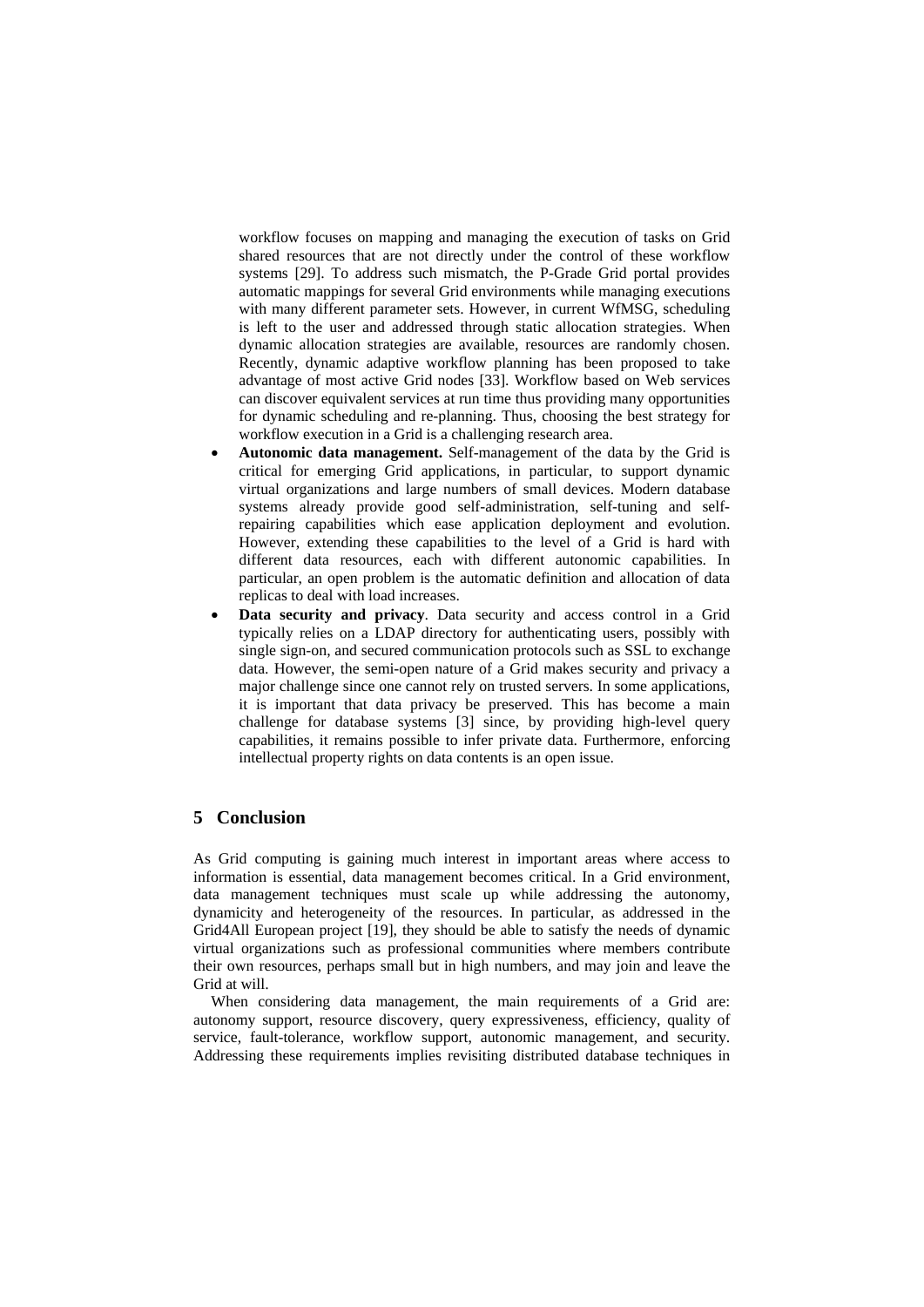major ways. P2P techniques which focus on scaling, dynamicity, autonomy and decentralized control can be very useful to Grid data management. However, they should deal with semantically rich data (e.g., XML documents, relational tables, etc.) with a high-level query language as with OGSA-DAI. We analyzed the potential of three main P2P architectures (unstructured, structured and super-peer) for the Grid. An important conclusion is that there is no single P2P architecture that dominates and different combinations can be envisioned for different Grids.

To address the requirements of Grid data management using P2P techniques, the main techniques which require further research are: schema management, data source discovery, query processing, load balancing, replication and caching, workflow management, autonomic data management, data security and privacy. Research in some of these areas, in particular, autonomic data management, data security and privacy, is hard and will require much work before concrete solutions emerge.

Extensive experimentation with a large variety of applications exhibiting very different properties (large-scale, dynamic behavior, autonomy, etc) is also important to characterize which P2P techniques are best for which applications. For instance, the integration of light-weight devices (personal digital assistants, smart phones, secured chips, etc.) and mobile networks in a Grid is likely to require specific data management techniques.

### **Acknowledgements**

The authors wish to thank the anonymous reviewers, as well as Peter Kacsuk, for their helpful comments and suggestions.

### **References**

- 1. K. Aberer et al. P-Grid: a Self-organizing Structured P2P System. *SIGMOD Record, 32(3),* 2003.
- 2. S. Abiteboul, A. Bonifati, G. Cobena, I. Manolescu, T. Milo. Dynamic XML Documents with Distribution and Replication. *ACM SIGMOD Int. Conf. on Management of Data*, 2003.
- 3. R. Agrawal, J. Kiernan, R. Srikant, Y. Xu. Hippocratic Databases. *VLDB Conf.,* 2002.
- 4. R. Akbarinia, V. Martins, E. Pacitti, P. Valduriez. Design and Implementation of APPA. *Global Data Management* (Eds. R. Baldoni, G. Cortese, F. Davide), IOS Press, 2006.
- 5. R. Akbarinia, V. Martins. Data Management in the APPA System. *Journal of Grid Computing,* this issue, 2007.
- 6. R. Akbarinia, E. Pacitti, P. Valduriez. Data Currency in DHTs. *ACM SIGMOD Int. Conf. on Management of Data*, 2007.
- 7. R. Akbarinia, E. Pacitti, P. Valduriez. Reducing Network Traffic in Unstructured P2P Systems Using Top-K Queries. *Distributed and Parallel Databases* 19(2), 67-86, 2006.
- 8. M. Antonioletti et al. The Design and Implementation of Grid Database Services in OGSA-DAI. *Concurrency - Practice and Experience* 17(2-4): 357-376, 2005.
- 9. M. P. Atkinson et al. Web Service Grids: an Evolutionary Approach. *Concurrency Practice and Experience* 17(2-4): 377-389, 2005.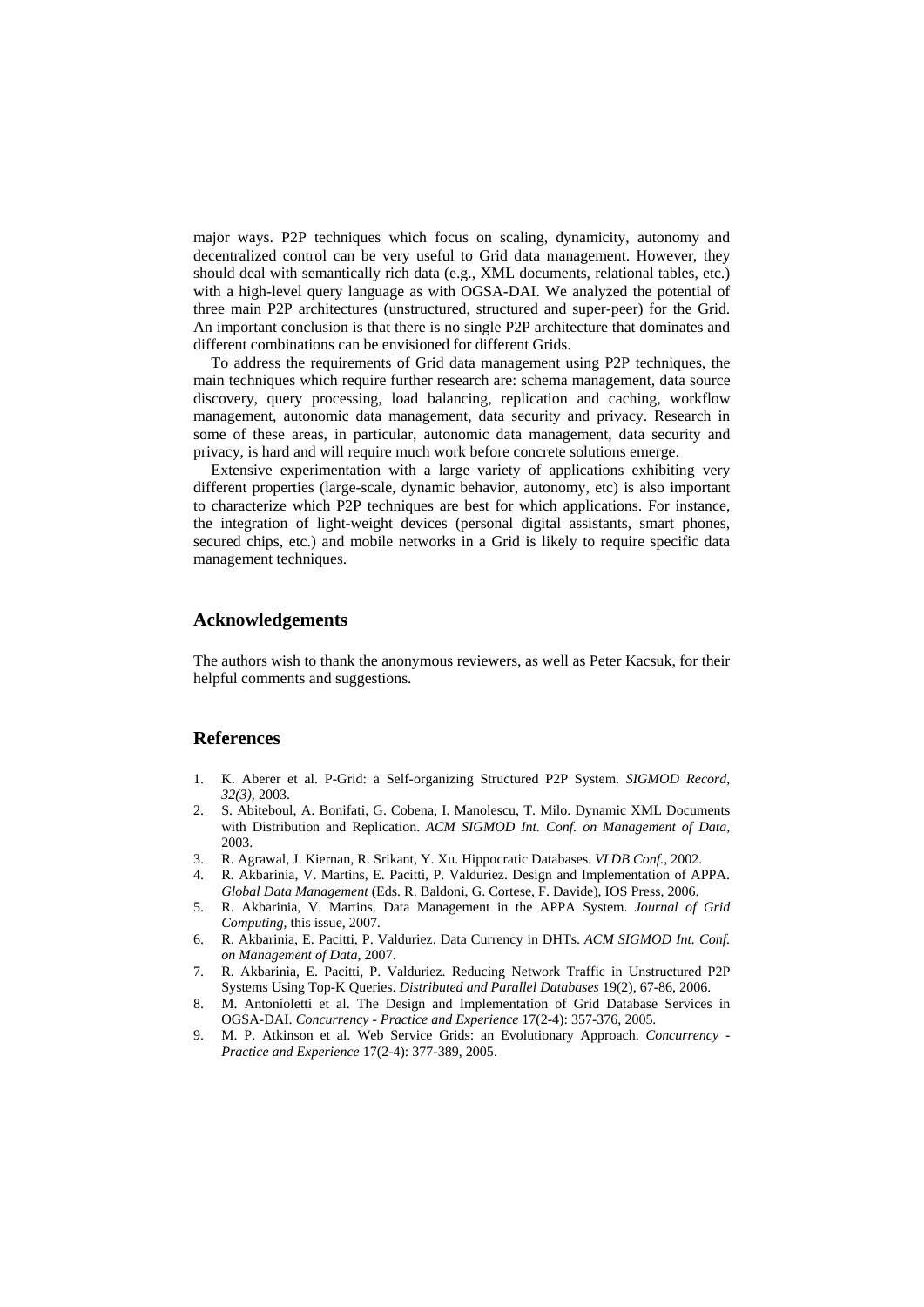- 10. K. Bhatia. OGSA-P2P Research Group: Peer-To-Peer Requirements on the Open Grid Services Architecture Framework. *Global Grid Forum Document GFD-I.049*, 2005.
- 11. A. J. Chakravarti, G. Baumgartner, M. Lauria. The Organic Grid: Self-organizing Computation on a Peer-to-peer Network. *IEEE Transactions on Systems, Man, and Cybernetics*, Part A 35(3): 373-384, 2005.
- 12. M. Chen, G. Yang, X. Liu. Gridmarket: A Practical, Efficient Market Balancing Resource for Grid and P2P Computing. *Int. Workshop on Grid and Cooperative Computing*, 2003.
- 13. D. Churches, G. Gombás, A. Harrison, et al., Programming scientific and distributed workflow with Triana services, *Concurrency and Computation: Practice & Experience, Special Issue on Scientific Workflows*, *18(10)*, pp. 1021-1037, 2006.
- 14. Condor Project. http://www.cs.wisc.edu/condor.
- 15. Enterprise Grid Alliance. http://www.gridalliance.org.
- 16. M. Faerman, R.W. Moore, B. Minster, P. Maechling, Y. Cui, Y. Hu, J. Zhu. Managing Large Scale Data for Earthquake Simulations. *Journal of Grid Computing,* this issue, 2007.
- 17. I. T. Foster, A. Iamnitchi. On Death, Taxes, and the Convergence of Peer-to-Peer and Grid Computing. *Int. Workshop on P2P Systems (IPTPS),* 2003.
- 18. J. Frey, T. Tannenbaum, I. Foster, M. Livny, S. Tuecke. Condor-G: a Computation Management Agent for Multi-Institutional Grids. *IEEE Symp. on High Performance Distributed Computing (HPDC)*, 2001.
- 19. Grid4all: Democratizing the Grid. http://www.grid4all.eu.
- 20. P. Honeyman,W.A. Adamson, Shawn McKee. GridNFS: Global Storage for Global Collaborations. *IEEE Int. Symp. on Global Data Interoperability - Challenges and Technologies*, 111-115, 2005.
- 21. R. Huebsch et al. Querying the Internet with PIER*. VLDB Conf.,* 2003.
- 22. A. Iamnitchi, I. Foster. On Fully Decentralized Resource Discovery in Grid Environments. *Int.Workshop on Grid Computing*, 2001.
- 23. R. Jiménez-Peris, M. Patiño-Martínez, B. Kemme. Enterprise Grids: Challenges Ahead. *Journal of Grid Computing,* this issue, 2007.
- 24. P. Kacsuk, Z. Farkas, G. Sipos, et al., Workflow-level Parameter Study Management in multi-Grid environments by the P-GRADE Grid portal, GCE06 - Grid Computing Environments Workshop in Conjunction with Supercomputing, 2006.
- 25. P. Lamarre, S. Cazalens, S. Lemp, P. Valduriez. A Flexible Mediation Process for Large Distributed Information Systems. *CoopIS Conf.,* 2004.
- 26. A. Lima, M. Mattoso, P. Valduriez. Adaptive Virtual Partitioning for OLAP Query Processing in a Database Cluster. *Brazilian Symposium on Databases (SBBD),* 2004.
- 27. A. Lima, M. Mattoso, P. Valduriez. OLAP Query Processing in a Database Cluster. *Int. Conf. on Parallel and Distributed Computing (Euro-Par*), *LNCS 3149,* pp. 355-362, 2004.
- 28. B. Ludäscher, I. Altintas, C. Berkley, et al., Scientific workflow management and the Kepler system, *Concurrency and Computation: Practice & Experience, Special Issue on Scientific Workflows, 18(10)*, pp. 1039-1065, 2006.
- 29. A. Mandal, K. Kennedy, C. Koelbel, et al., Scheduling Strategies for Mapping Application Workflows onto the Grid, *14th IEEE International Symposium on High-Performance Distributed Computing (HPDC-14)*, 2005.
- 30. V. Martins, R. Akbarinia, E. Pacitti, P. Valduriez. Reconciliation in the APPA P2P System. *IEEE Int. Conf. on Parallel and Distributed Systems (ICPADS)*, 2006.
- 31. V. Martins, E. Pacitti. Dynamic and Distributed Reconciliation in P2P-DHT Networks. *European Conf. on Parallel Computing (Euro-Par)*, 2006.
- 32. L. Meyer, M. Mattoso, I. Foster, et al., Planning Spatial Workflow to Optimize Grid Performance. *ACM Symposium of Applied Computing*, pp. 786-790, 2006.